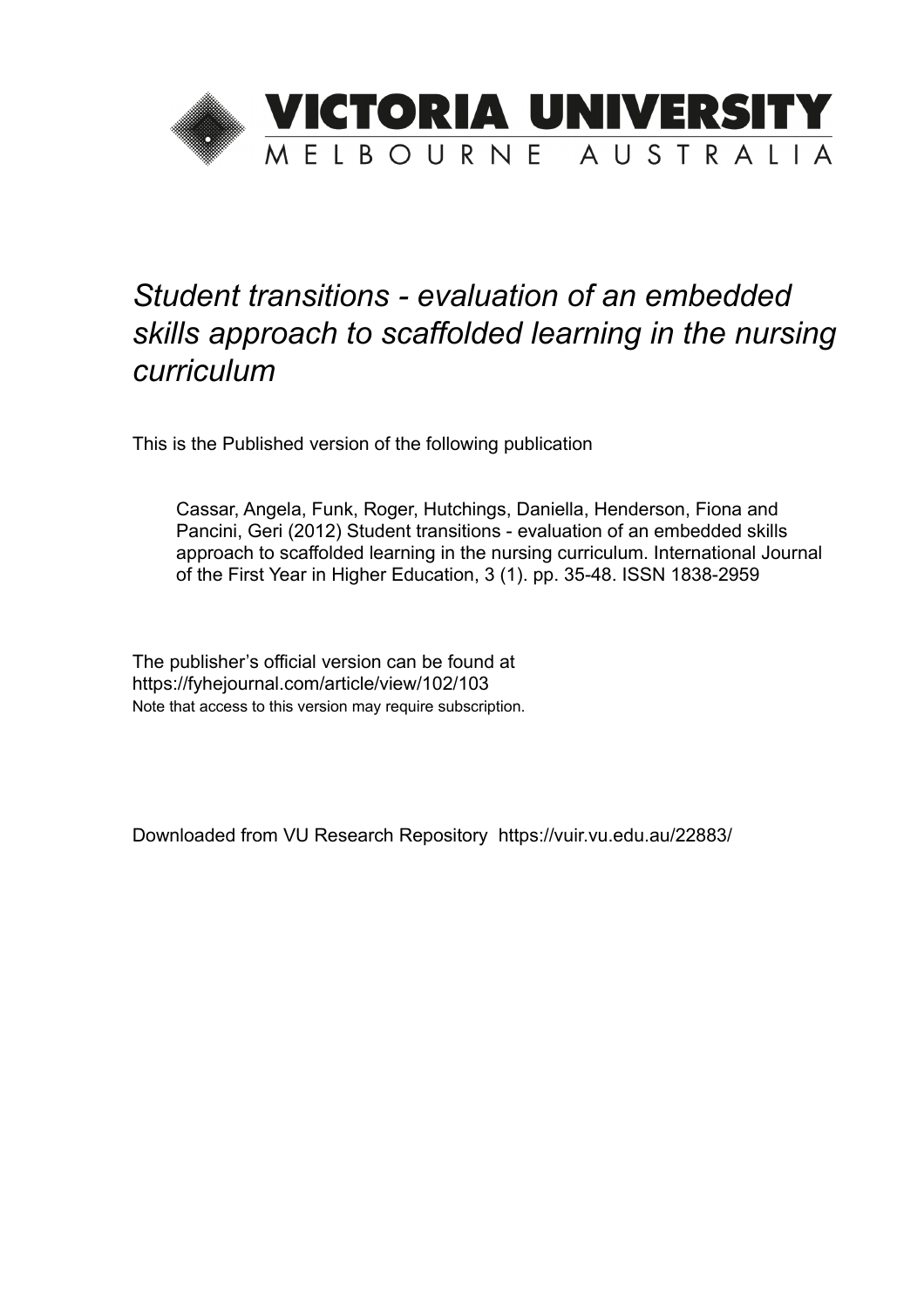

**The International Journal of the First Year in Higher Education ISSN: 1838-2959 Volume 3, Issue 1, pp. 35-48 March 2012**

# **Student transitions – evaluation of an embedded skills approach to scaffolded learning in the nursing curriculum**

**Angie Cassar, Roger Funk, Daniella Hutchings, Fiona Henderson** and **Geri Pancini**  Victoria University, Melbourne, Australia

## **Abstract**

*A scaffolded learning and embedded skills educational framework was adopted by an intersectoral university teaching team for the foundational nursing course unit of study: "Frameworks for Nursing Practice." The scaffolded learning and embedded skills approach is espoused as recognising the unique learning needs of students who are transitioning to higher education studies from a variety of entry points (Green, Hammer, & Stephens, 2006; Kift, 2009; McWilliams & Henderson, 2008). The embedded skills approach adopted in this unit attempts to ensure that students transitioning from a variety of contexts acquire a range of introductory academic skills in a supported learning environment. A mixed methods evaluation of the unit of study over two years (2009-2010) has revealed that students are mostly appreciative of the scaffolded and embedded skills delivery format and cite that elements of the model have supported their learning needs.* 

### *Please cite this article as:*

Cassar, A., Funk, R., Hutchings, D., Henderson, F. & Pancini, G. (2012). Student transitions – evaluation of an embedded skills approach to scaffolded learning in the nursing curriculum. *The International Journal of the First Year in Higher Education, 3*(1). 35-48. doi: 10.5204/intjfyhe.v3i1.102

This article has been peer reviewed and accepted for publication in *Int J FYHE.* Please see the Editorial Policies under the 'About' section of the Journal website for further information.

© Copyright of articles is retained by author/s. As an open access journal, articles are free to use, with proper attribution, in educational and other non-commercial settings. ISSN: 1838-2959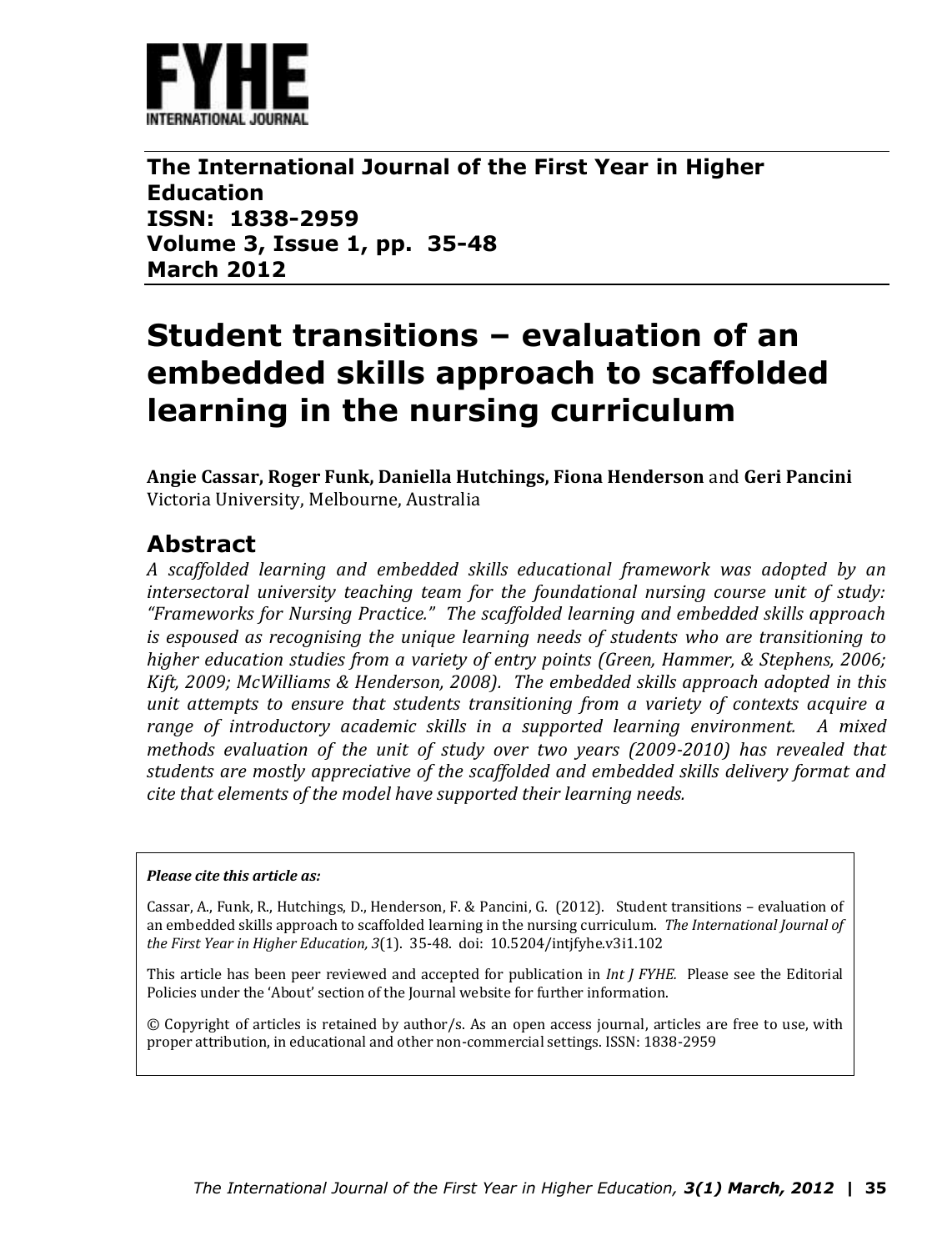# **Background context**

In recent years, universities in Australia have been exploring a variety of supportive educative frameworks which have potential for easing the transition process for an increasingly diverse cohort of undergraduate students entering into higher education. The aim is to improve retention and completion rates. Simultaneously, the Australian Government's *Transforming Australia's Higher Education System* (Australian Government, 2009) argues that Australia is losing ground in both performance and investment in the tertiary sector and highlights the connection between productivity and the proportion of the population with higher-level skills. The review calls for major reforms to the higher education sector including an increase in the participation rates, hence setting increased targets for the sector. Higher education will grow "so that by 2025, 40 percent of all 25 to 34 year olds will hold a qualification at bachelor level or above" (p. 12). Targets and funding were especially increased for lower socioeconomic status students along with "a new student centred higher education system, which will enable students to develop richer learning and employment pathways" (p. 9). To increase productivity and growth, the reform agenda includes not only boosting participation rates of low SES students, but also the development of a demand-driven system of enrolments commencing in 2012.

As a result of the reform agenda, there is now an increasing need for academics to acknowledge transitional pedagogies in tertiary education environments. While most Australian universities have offered some type of academic learning support in

the past, this has become an imperative and has spread to include other forms of support. Universities now recognise the opportunity to assist first year students with their "apprenticeship" into academic culture—a culture different to the experience of everyday life. In other words, the knowledge, skill base and attitudes to learning, which have been acquired from non-tertiary settings, often inadequately equip first year degree students to effectively comprehend and transcend the academic rigours of tertiary level studies (Tinto, 2009).

To address student academic needs, the constructivist model proposed by Biggs (2003) advocated that the design of teaching materials and activities should be learner-centred in ways that engage learners to actively construct the required knowledge. In the constructivist paradigm, learning objectives, content, resources and assessment activities should be explicitly aligned. In the same way, Fink (2003) emphasises the importance of an integrated course design so that components such as learning goals, teaching and learning activities, and assessment and feedback form a coherent whole. This applies equally to the academic skill development as to the discipline knowledge development; notwithstanding that the developmental process of each is never linear. The model with its focus on design has become one cornerstone of the drive towards a more comprehensive transitional pedagogy.

Transitional education models propose a range of teaching and student support strategies which aim to engage, and retain, first year students by making curriculum design contextual and delivery explicit (Knox, 2005; in order to facilitate "learning to learn" (Wingate, 2007 p. 391). Student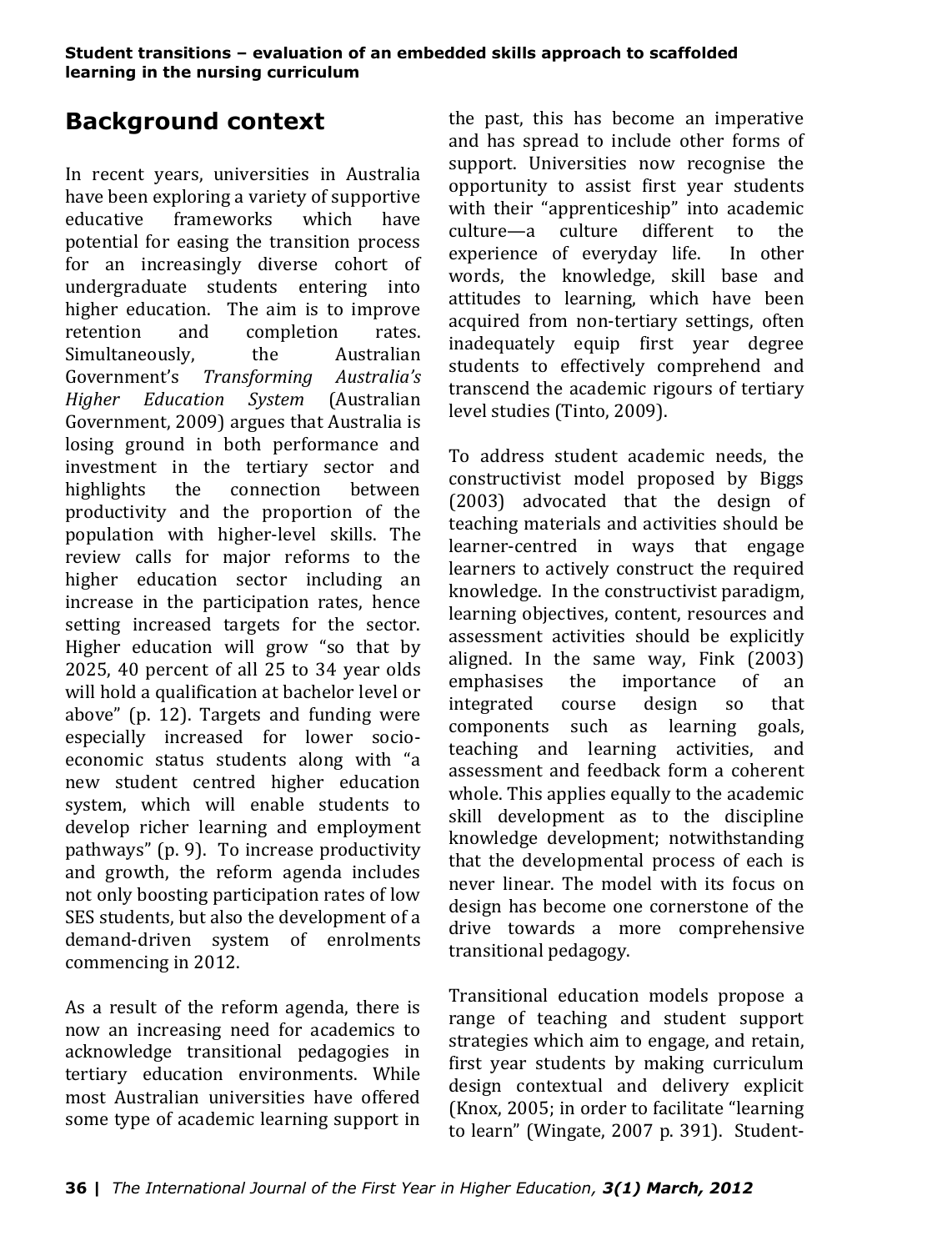centred learning and innovative teaching approaches are espoused (Peat, Taylor & Franklin, 2005) with developmental assessments (Star & McDonald, 2007), and the embedding of academic skills within a collaborative teaching team context (Allan & Clarke, 2007; Hooley, Morrison, Thomas & Marrs, 2011; Machin, Harding & Derbyshire, 2009). According to Kift and Nelson (2005), "designing coherent, cumulative units to engage students in their learning experience are a fundamental tenet of transition pedagogy" (p. 225). Transitional pedagogies also call for more than stand alone learning support, and include a wider range of strategies such as providing opportunities for students to develop a sense of belonging or engagement with their course of study and the university community (Nelson, Kift, Humphreys, & Harper, 2006). Kift (2009) suggests various considerations for curriculum design and development to improve the first year experience, including the following principles: Transition, Diversity, Design, Engagement, Assessment and Evaluation and monitoring. These six principles aim to ensure that transitioning students are supported in multiple ways, recognising that first year students must be "inspired, supported, and realise their sense of belonging; not only for engagement and retention, but also as foundational for later year learning" (p. 1). The adoption of an educative framework which addresses these six first year curriculum principles aligns well with current best educational practice for transitioning tertiary sector students and with the University in question's strategic directions and the national reforms for higher education.

## **A Framework for Transition**

Influenced by the work of Kift and colleagues, a transitional pedagogy was developed and trialled within the Bachelor of Nursing curriculum of an Australian university. A constructively aligned, scaffolded, embedded skills approach to academic skill development was used for the delivery of a foundational unit of study, the *Frameworks for Nursing Practice*  (HBN1101). This approach aimed to ensure that students were exposed to and acquired a range of introductory academic skills and professionally relevant competencies in a scaffolded learning (classroom and online) environment. In order to achieve the application of a scaffolded learning/embedded skills model, collaboration was sought with staff from a range of disciplines such as: School of Language and Learning (essay writing and numeracy); Student Careers Development (graduate capability development and e-portfolios); e-learning support (online Leaning Directory /online numeracy mastery module/Lectopia /Turnitin); and Library Liaison (information literacy/academic referencing). This collaborative development and delivery effort ensured the expanded capacity to embed academic skills such as: literacy, essay writing, numeracy, information technology and academic referencing/information literacy into the unit delivery. While the intention was to improve student outcomes, the approach can also be viewed as having provided substantial professional development for enhancing the skills and knowledge of staff involved in the unit. The practice-based initiatives undertaken in the unit of study span all six of Kift's principles and include a variety of methods including scaffolded approaches to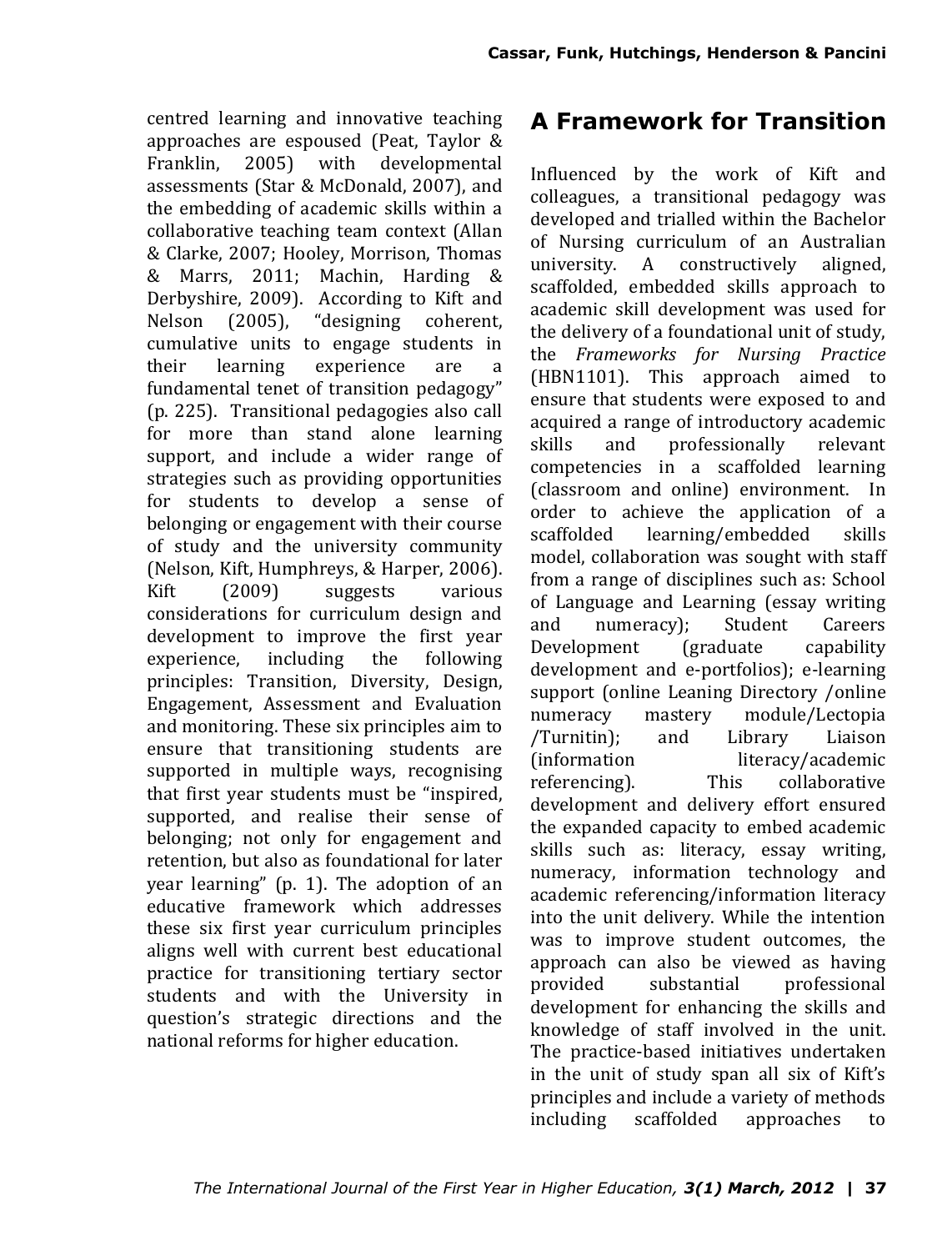assessments and awards for class presentations. Given that curriculum development is considered to be a fundamental aspect of supporting transitioning students, the staff involved in developing and delivering this unit held regular planning sessions and decided to implement the following:

*Online Learning Directory*: With the recognition that students have competing time demands between study, work and family commitments, an Online Learning Directory was developed for the unit of study. This Directory outlined all weekly readings; tutorial and computer lab class plans with step-by-step and week-by-week advice.

*Numeracy:* A maths mastery package was developed and included: Practice tests that could be taken as many times as needed; face to face numeracy workshops organised for those assessed as "not yet competent."

*Information literacy:* This consisted of computer lab class plans for students about how to use the internet for academic purposes; Harvard style referencing aligned to unit assessments; database searching aligned to unit assessments.

*Essay writing:* This included tutorial and computer lab plans for students on how to analyse essay topics as applied to unit assessment by identifying content; writing process and word limits. Workshops for staff were held prior to ensure consistency of teaching across groups; paraphrasing selected article sections with examples of student and teacher attempts in class; creation of explicit marking guides displaying criteria for each grade level achieved in unit assessments.

# **Evaluation of the embedded skills approach to scaffolded learning**

Drawing upon Yin's (2002) case study methodology, this evaluation employed group interviews/focus group methods to collect the core qualitative evaluation data from students and teaching staff. Focus groups are considered to enable a synergy between participants that can enrich the data in ways which cannot necessarily be achieved with a quantitative survey, statistics or solo interview method alone. Quantitative student surveys were also undertaken online, via the Blackboard learning system. This evaluative research project was therefore conducted using a pragmatic mixed-methods design. Mertens (2005) suggests that mixed-methods "have particular value when a researcher is trying to solve a problem that is present in a complex educational or social context" (p. 293); while Tashakkore and Teddlie (2003) identify the pragmatic research paradigm as that which provides the underlying philosophical framework for mixed-methods research. In order to reduce misinterpretation of data, some redundancy of data gathering was used for the purposes of triangulation, which may be broadly defined as the process of using multiple perspectives to clarify meanings and verify interpretations (Denzin & Lincoln, 2005). Data collection activities were conducted as follows: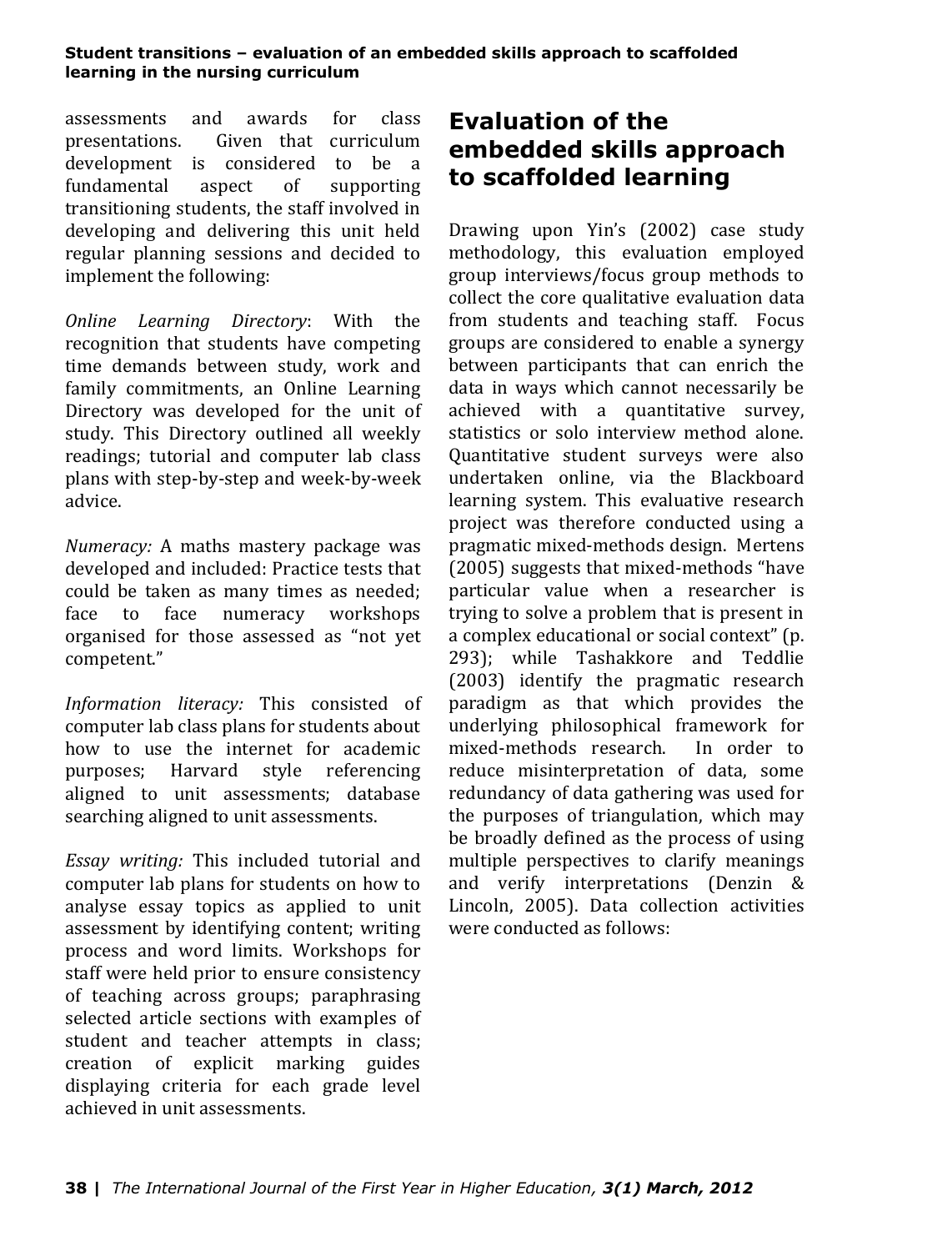

*Figure 1* Student achievement data for writng tasks

*Qualitative data*: Students who recently completed *Frameworks for Nursing Practice* were invited via institutional email to participate in a voluntary focus group session. Semi-structured interview questions were used at each session to maintain consistency. The participants were asked to reflect on their impressions and experiences of the embedded skills/scaffolded learning approach adopted in the unit design and delivery (2009: n=24; 2010: n=4). Staff involved in

the design and delivery of *Frameworks for Nursing Practice* were also invited via institutional email to participate in a voluntary focus group interview. They were asked to reflect on their impressions regarding the effectiveness of the approach to adopted for delivery of this unit (2009:  $n=6$ ; 2010:  $n=5$ ). All focus groups were audio recorded and transcribed and subsequently analysed for themes.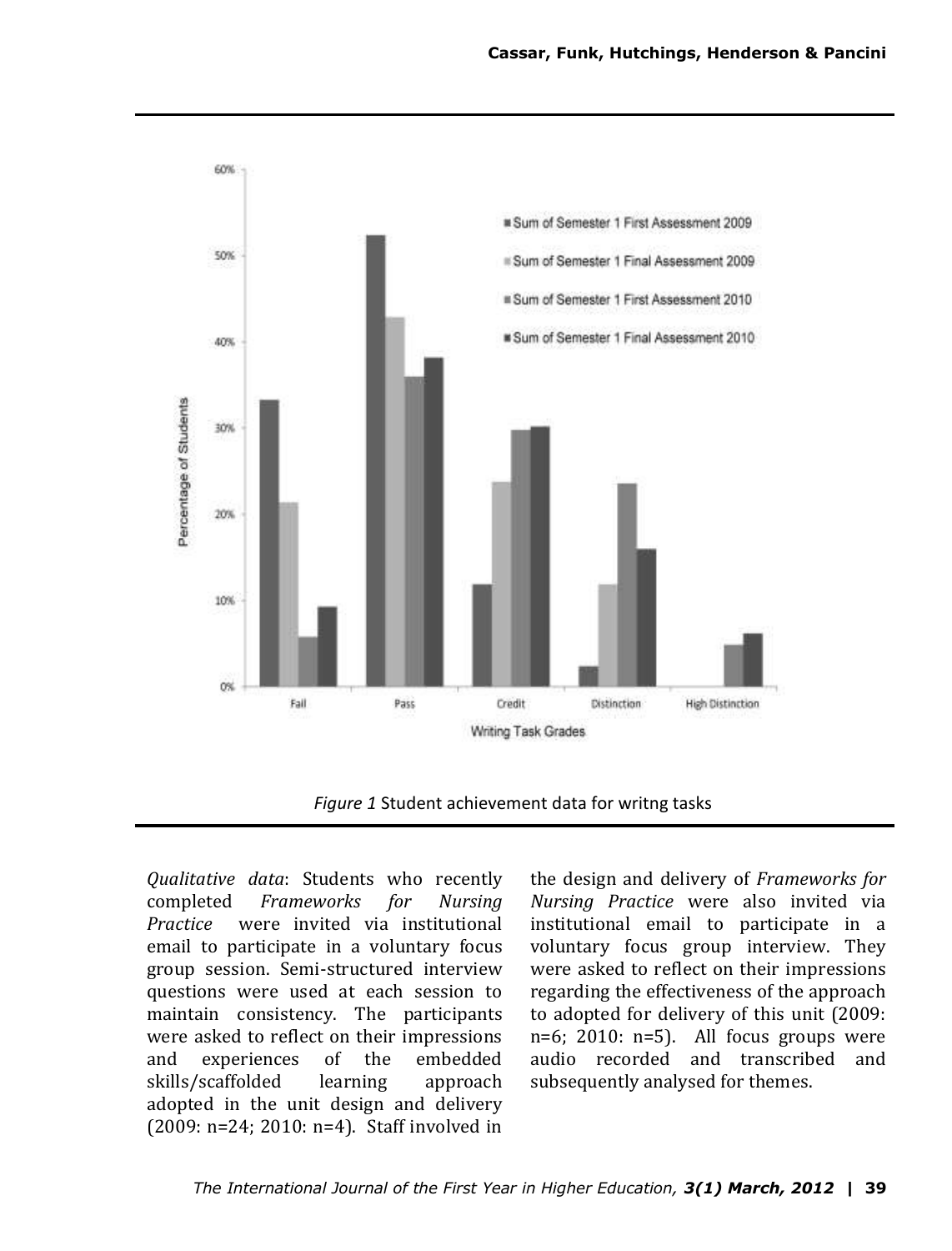*Quantitative data* were collected through an online survey (2009: n=227; 2010: n=217) to gain feedback on aspects of the unit. Student survey questions related to the Learning Directory, learning about essay writing, referencing and data bases, and maths practice. Students could select "Essential," "Useful," "Not Useful," or "Don't know." They could also include written comments. In addition, Blackboard Grade Book data were collected and academic performance on literacy and numeracy

tasks was compared at the aggregate level over a 12-month period in order to evaluate the effectiveness of the scaffolded learning/embedded skills model adopted in the delivery of this unit. The academic performance statistics for writing and numeracy tasks are depicted in Figures 1 and 2 respectively.



*Figure 2* Student achievement data for numeracy tasks in 2009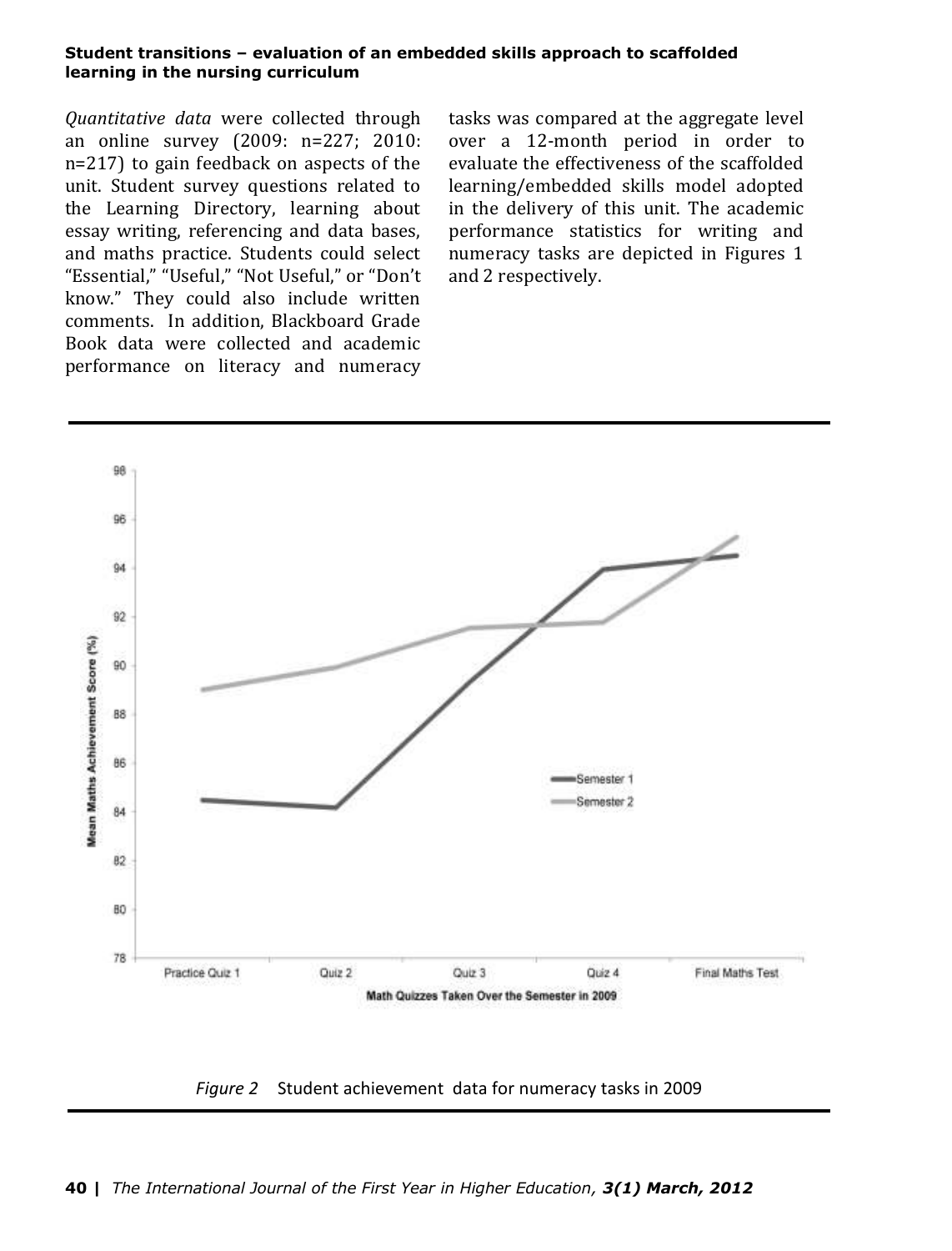# **Findings and discussion**

For the writing task results, improvements of grade level did occur as the semester progressed; however this pattern was more significant in 2009 than in 2010. Similarly, paired t-test analysis of the numeracy scores revealed that over both semesters in 2009 individual students improved their quiz scores in a statistically significantly manner when the semester practice quiz scores are compared with the end of semester test results. In particular, there was a significant difference in math scores from the beginning of semester 1 (M=84.49, SD=16.18) to the end of semester 1 (M=94.63, SD=7.94); *t*(98)=6.67, *p* <0.001, *d=*0.80. Similarly, paired-samples t-test revealed there was a significant difference in math scores from the beginning of semester 2 (M=89.03, SD=11.38) to the end of semester 2 (M=95.29, SD=7.54); *t*(102)=5.90, *p*<0.001, *d=*0.65. These results suggest that individual student scores increased over semester 1 and semester 2. A paired samples t-test was also performed to examine the difference between maths scores in semester 1 compared to semester 2 at time of the practice quiz. It can be shown that students scored significantly higher in semester 2 (M=89.09, SD=11.48) compared to semester 1 (M=84.49, SD=16.18); *t*(98)=-2.24, *p*<.05, *d=*0.33. This demonstrates that although students' math scores improved over both semesters, students' practice math quiz scores in semester 2 started, on average, at a significantly higher level than those achieved in semester 1. Specifically, the results suggest that students' math scores improved during the semester with practice and repetition. However, conclusive inferences that the *Frameworks for Nursing Practice* program has had any

direct impact on student achievement are difficult, as any changes in grade distribution for assessments may or may not be directly attributable to the program. For example, it would be uncertain as to whether students simply improve in writing through practice alone. Despite these limitations of the study, future research could be undertaken to examine the relationship between perceptions/attitudes of the program and student achievement. To undertake such research, adequate linkages need to be made between the different data sources. For example, in relation to future use of the survey, it would be necessary to gather identifiable information from each respondent (e.g. student identification number) which could be used to link each student's responses to their achievement data (e.g. grade book results). Although anonymity could not be assured under such circumstances, it should be noted that confidentiality could be assured via only reporting aggregate data in any publications that arise from the study. The remainder of this section reports on the early stage analysis of student responses to the online survey as well as drawing on the focus group interviews to present perceptions from staff and students on different aspects of the curriculum initiatives. Future papers are planned to explore the responses in more detail.

## *Online Learning Directory*

A major element of the scaffolding approach was the provision of a Learning Directory which was an on-line tool developed to assist students by placing all materials in a central place. It contained all course materials including week-by-week guides, readings, assessment tasks, maths practice tests as well as lecture recordings.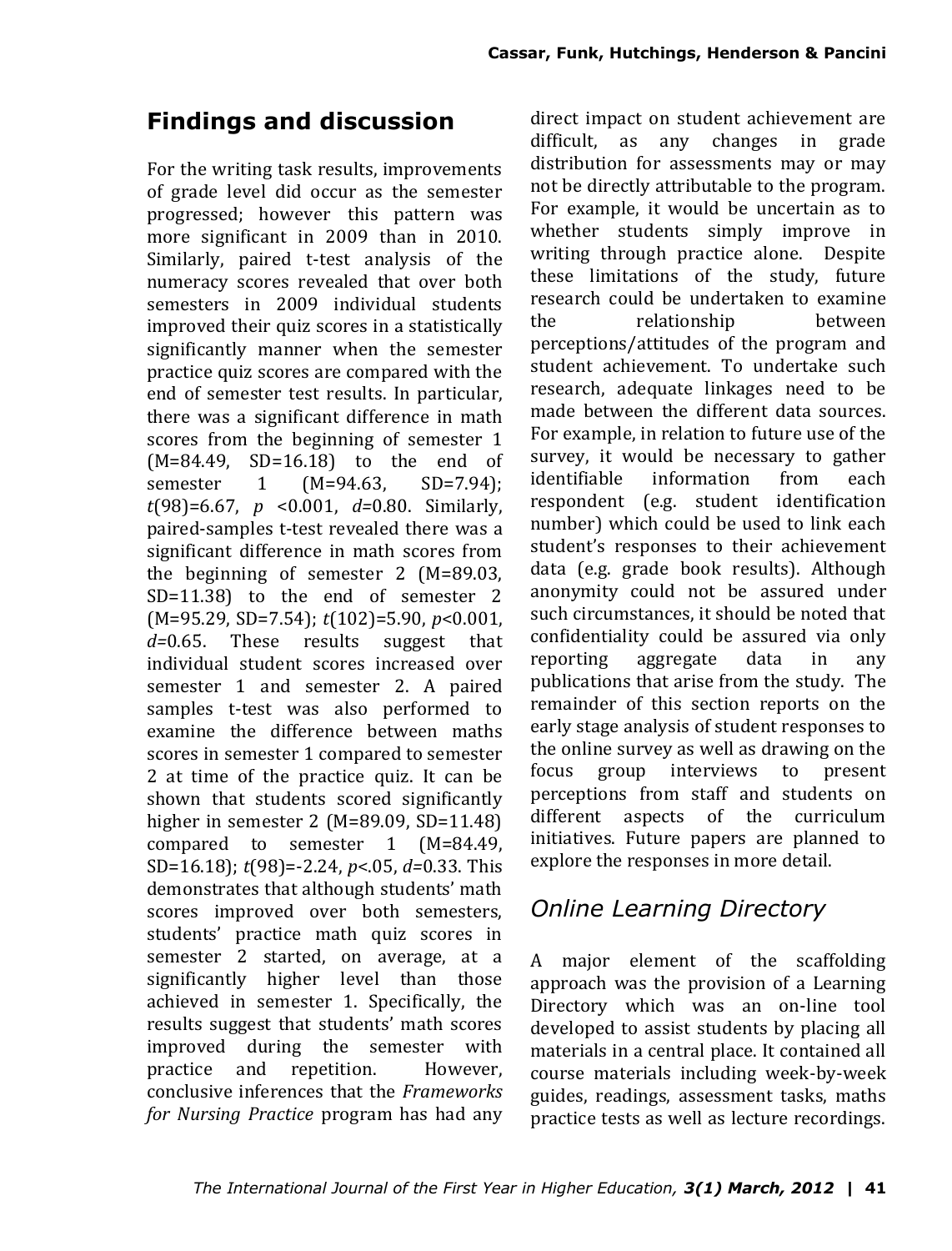Lecturers reported that they felt this was very helpful as it was "very precise." The Learning Directory provided consistency for each session, especially when used by academics in conjunction with the weekby-week Facilitators Guide. Students were asked to rate the online Learning Directory as a learning resource and how frequently they used it. In 2010, of the 217 responses, 72% reported they use the Learning Directory weekly, while 35% reported that they use it fortnightly. When asked how they would rate the Learning Directory as a learning resource, 45% selected "Essential" while 47% suggested it was "Useful." Only 8% of students thought the resource was "Not Useful" or had never accessed it at all. In general, students who completed the survey seemed very satisfied with the online Learning Directory. Additional written comments from students about the online Learning Directory were also very positive and included that it was "easy to use," "reliable," and could be "accessed from anywhere." For example:

It is easy to understand and helpful.

It's very useful for essay writing.

I've found the Learning Directory to be of great use, as it helps me prepare for my upcoming tutorial class which allows me to utilize the class as best as I can.

Frameworks learning directory is the best I have seen yet, I think that every other subject should follow the implications that frameworks has done.

However, some students who completed the survey found the online Learning Directory *confusing to find things sometimes* or *very complex to use*. One student suggested that: *sometimes it isn't clear where the information that is needed* 

*is*. These contrasting views might suggest that, as with many aspects of transition, some students need more support than others. If the majority of students reported it was easy to use and less than a third found it complex, it may be that additional "just-in-time" support may be needed for a small number of students. As with many aspects of teaching and learning, what works for most students does not necessarily work with all students. The early confusion that students invariably experience at the start of first year takes time to rectify but the sooner students can be supported, the sooner they can settle into effective learning habits and strategies.

# *Accessing lectures online: elearning support*

Given the diverse student cohort at this University, it was seen as important by the teaching team to offer "back up" support for students who are not able to attend lectures due to work, illness or family commitments or other reasons. The following results indicate the reasons why students utilised recorded lectures as a mechanism for not falling behind when they could not attend in a face-to-face manner. Students cited that the reasons for utilising online lectures were: work commitments (26%); family commitments (31%); working on other assignments  $(31\%)$ ; the only class that day  $(28\%)$ ; and medical reasons (21%). It is important to note that 50% of students who missed lectures said they would not have been able to attend more lectures if the recordings were not available. This suggests that having these recordings is important. Other comments about the recordings included: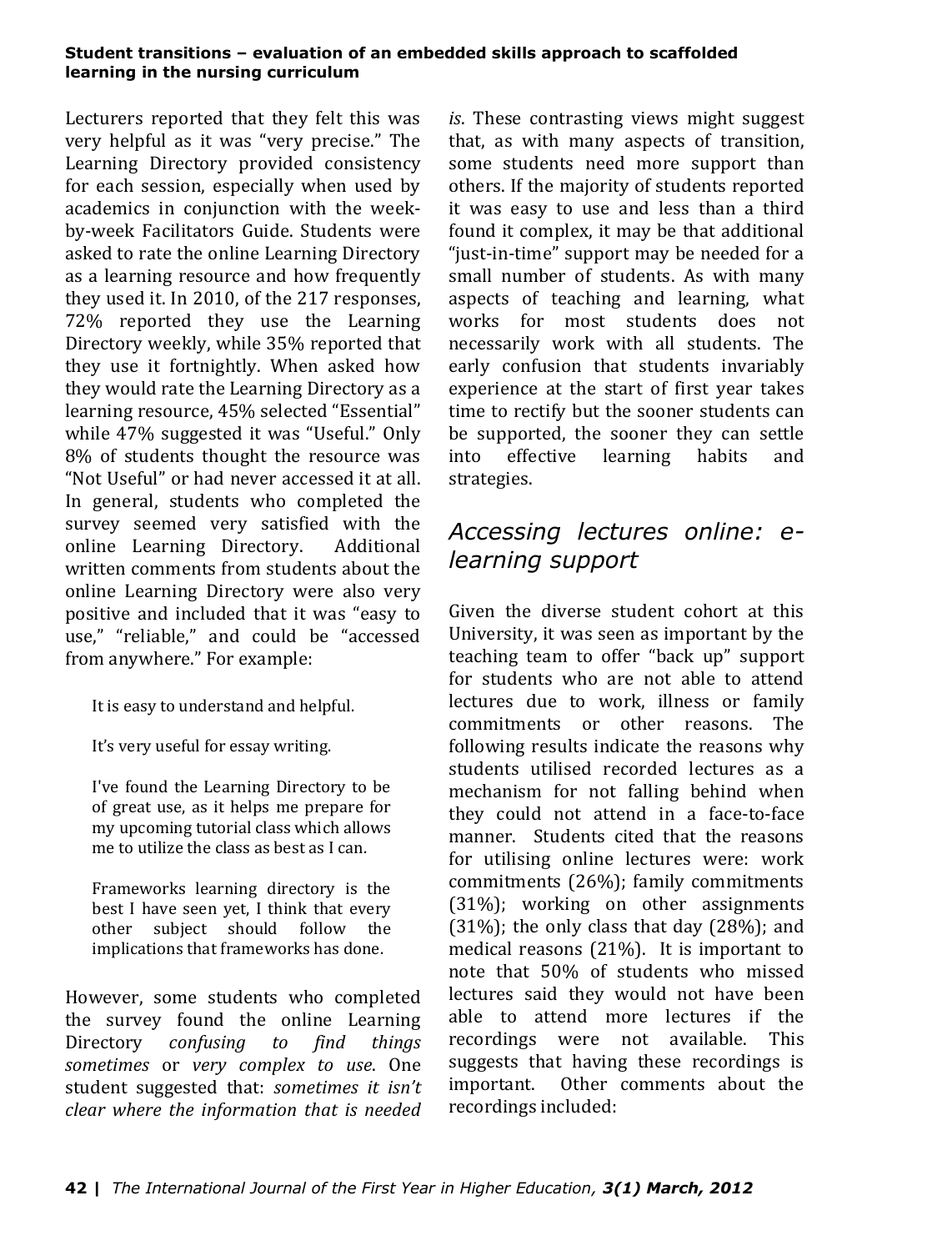It should continue. The lectures that I missed for being sick and I just printed out my lecture notes and sat at the computer at home and listened to it while making notes I think that it was helpful coz [sic] at home there was [sic] no people to distract me from listening to the lecture. Would like to get more information about online lecture recordings, because sometimes find difficulty in accessing.

## *Student responses about embedded academic skills*

Students were asked to provide their perceptions of the usefulness of face-toface tutorials on essay writing, information literacy and online maths practice tests. For the tutorials on essay writing skills, which were based on the required essay topic from the unit assessment, in 2010, 85% reported that this was "Essential" or "Useful" (31% and 54% respectively), while only 15% reported that it was "Not Useful" or did not attend these sessions (13% and 2% respectively). Similarly, the results from students on the usefulness of the sessions run by the library on referencing and database searches were that 90% found it "Essential" or "Useful" with only 10% rating it "Not Useful." The ratings for the math's practice tests received a 92% response of "Essential" or "Useful," with only 8% saying it was "Not Useful" or they had never used the practice tests. From these responses, students have indicated that essay writing, information literacy skills and math's practice tests were very useful. In the focus groups, the students also stated:

I feel that in terms of writing academic essays, it was very good. Frameworks was one of the better ones in terms of the foundation process with the labs and with the library labs and the

referencing and the Google-ing. I for one found that, you know, I didn't know you could Google government websites and things like that.

I was out of school for 30 plus years. I know nursing is an academic/science area. Frameworks helped me learn some academic skills, which helped me.

I am speechless on how much I've learnt about the computer this year – learning to navigate the internet – I didn't even have the internet at home when I started.

They helped with referencing and research. There should be more of it.

Staff also commented on this in the focus group interviews. For example, a library staff member pointed out that the research (for libraries) shows that what works best is to embed information literacy skills so they can be tailored to specific disciplines and can be delivered at the most appropriate time for student use. She adds:

And the feedback that I've been getting from the library staff that work on the reference desk in the library is that since we had had information literacy embedded into the nursing course, that they have noticed a change in the types of questions that they're getting from the nursing students, because the nursing students are big, frequent users of the reference desk. They're a lot more informed in terms of the questions that they've been asking.

## However, some students commented:

For me, because like I said, I'm basically ESL, English is a second language. The focus on academia to me is too much, too harsh, and the fact that we're trying—for me, I feel, because it's not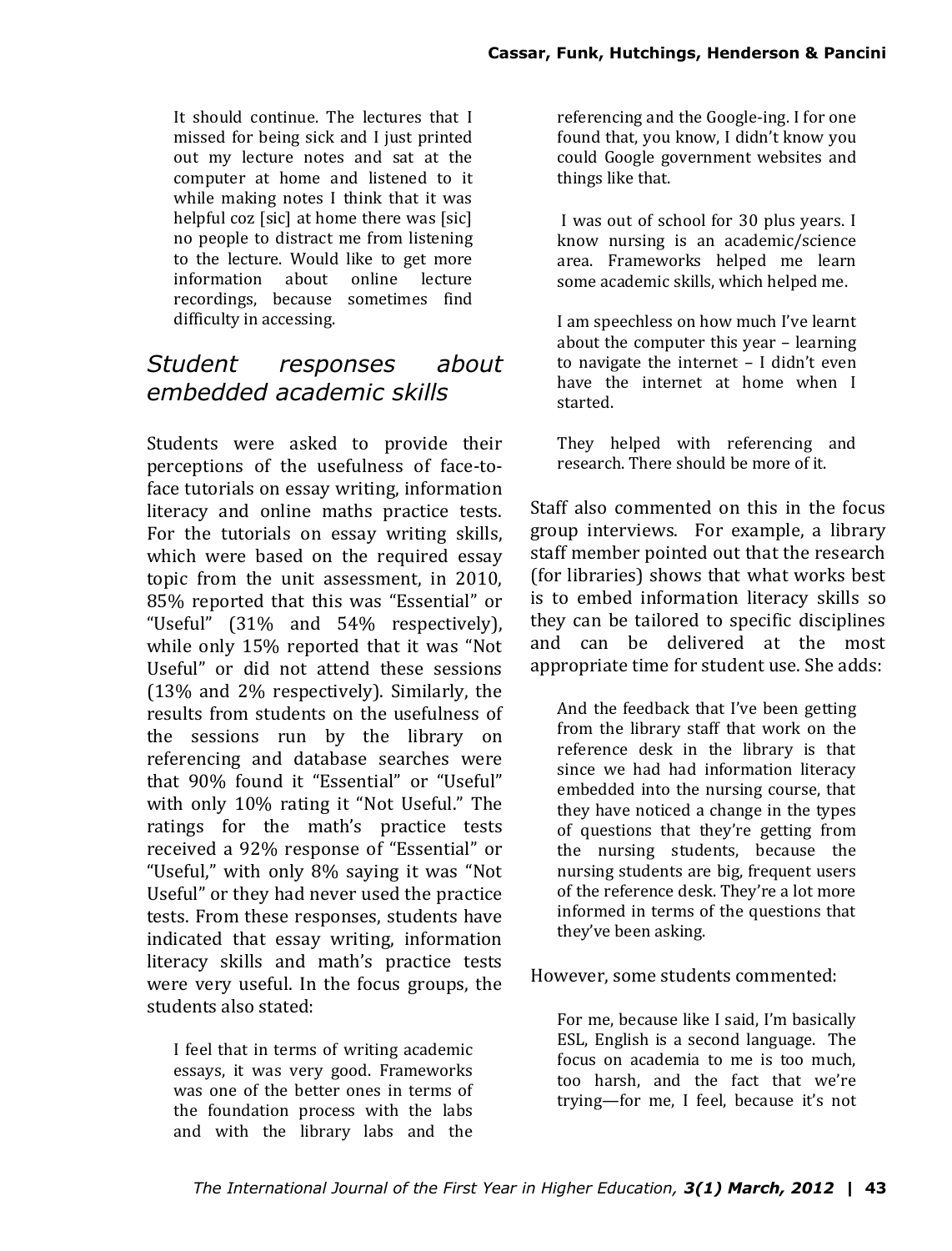my first language, I feel like I'm always behind the eight ball.

I think it is not fair comparing foreign students with other students – perhaps our academic writing is weak, but we can communicate the information orally – I know everything from all the lecturers, tutorials etc. but all the marks are based on 3 essays which is not my strength.

Some students therefore feel there is a lot of emphasis on academic essay writing and this is not their strength. Generally however from the research results in this study, it appears that the majority of students and staff consider the embedded approach helpful to assist the development of academic skills.

# *Staff perspectives – a different way of working*

As a first year, first semester subject, *Frameworks for Nursing* attempts to teach discipline content whilst simultaneously providing academic skill development for first year students. Staff were asked their views on a range of aspects of this embedded approach including the use of on-line tools, working with support staff, and having support staff deliver sessions directly within their classes. The overall response was positive in that staff believed this subject helped first year nursing students understand a range of academic conventions. As one nursing lecturer stated:

I think the expectations were made clearer about what we mean by academic writing, critical thinking, those sort of scholarly activities that I think a lot of people who start nursing are a bit naïve about.

Staff also commented that they felt that one difference in adopting a more collaborative approach was that once identified as "at risk," students were already familiar with the relevant support staff and services offered by the university. It was no longer a case of abstractly suggesting to a student that they "go off and get learning support." It was felt that students already had familiarity with particular support staff and services as part of the delivery team. They were no longer some anonymous "support service" from somewhere else. Staff responses from focus group interviews echoed views in the theoretical literature about the benefits of working collaboratively for staff as well as for students. As one staff member put it:

Because we were liaising with all the people with better communication and collaboration it was a team, a multi, interprofessional team delivery.

This squares with Crosling and Wilson's (2005) claim that there are benefits for both staff and students in programs that work in a collaborative way. They argue that in working together, staff learn to understand ways of viewing the world that others hold. This is not to say that there were no issues in moving toward a more collaborative approach to assisting students. For example, one lecturer recalled:

So I think as a staff member, it's a challenge working with an integrated curriculum because it sort of starts off this expectation that everyone is going to suddenly start communicating and not work in silos. It's easier to work in isolated ways.

Developing a set of shared understandings amongst staff takes time as such "shared meanings are developed as newcomers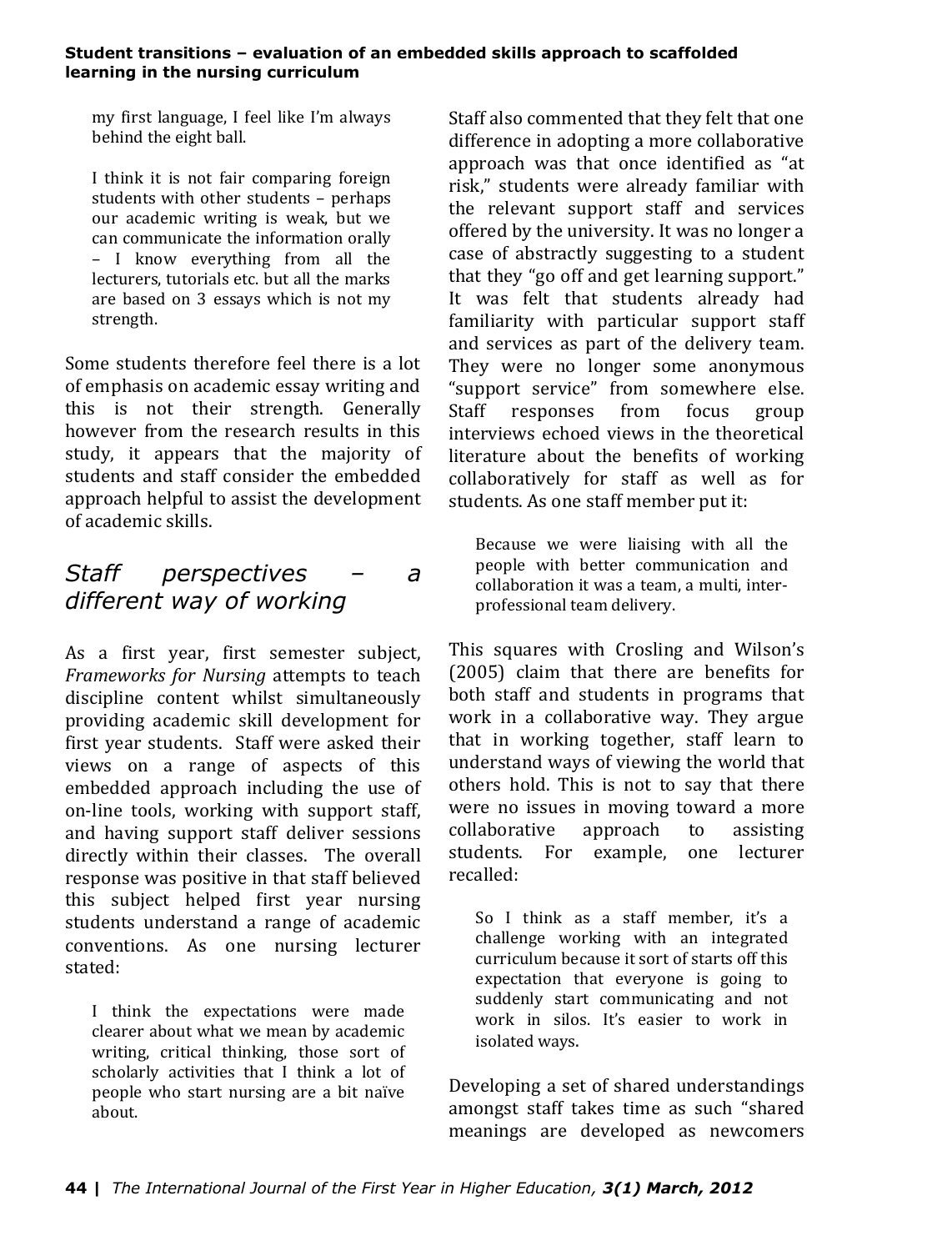move into particular communities and develop understanding of the appropriate way to communicate and thus how to be understood by other community members" (Crosling & Wilson, 2005, p. 9). It may be that over time, staff will refine this communication to approximate what Crosling and Wilson describe as a "resource rich environment" (p. 9). Evidence of staff seeing themselves as a community with shared values was demonstrated by a common vision and a common vocabulary for articulating that vision during the interviews. They were aware of issues such as the notion of "transition pedagogy" and concepts like "scaffolding and embedding." They understood that they were attempting to "embed" the additional but necessary academic skills into a nursing subject. They felt that it was important to combine both goals throughout the semester.

# **Conclusion**

An embedded skills approach as an approach to learning is based on the idea that if language development is contextualised into the content-learning tasks, then students will grasp their significance more readily and be motivated to learn them. This means that if a student has an essay due, then embedding and aligning requirements for success and strategies for developing language skills into the assignment, helps these skills become more salient for the learner. The relevance of this type of research to first year transition programs is that it suggests the need for a curriculum that helps students understand what it means to learn or to "know" in an academic context. The intersectoral teaching team, which slowly developed into its own teaching and learning community, was clearly successful

in assisting the transition of students and enhancing the academic experience. The extra commitment that may have been experienced by some of the team with regards to communication, resource development and marking was rewarded by student feedback that valued the efforts of the teaching team. It is possible that some of these efforts were unnoticed by the students initially and in fact, only by contrast with other subjects, was the degree of support and well structured approach apparent. The aim is for students to see the teaching program as an integrated whole and the more this is the case, then the students are less likely to see the individual components. Even so, it is heartening when students do notice and acknowledge the individual efforts made by teachers. The benefits to the students as they acquire some of the skills of academic discourse and information literacy go beyond the targeted subject and should mean that further studies can build from a more substantial base.

# **References**

- Allan, J. & Clarke, K. (2007). Nurturing supportive learning environments in higher education through the teaching of study skills: To embed or not to embed? *International Journal of Teaching & Learning in Higher Education, 19*(1), 64-76. Retrieved from http://www.isetl.org/ijtlhe/
- Australian Government. (2009). *Transforming Australia's higher education system.* Canberra, Australia: Author. Retrieved from http://www.deewr.gov.au/HigherEducatio n/Documents/TransformingAusHigherED. pdf
- Biggs, J. (2003). *Teaching for quality learning at university: What the student does* (2nd ed.). Buckingham, UK: Society for Research into Higher Education & Open University Press.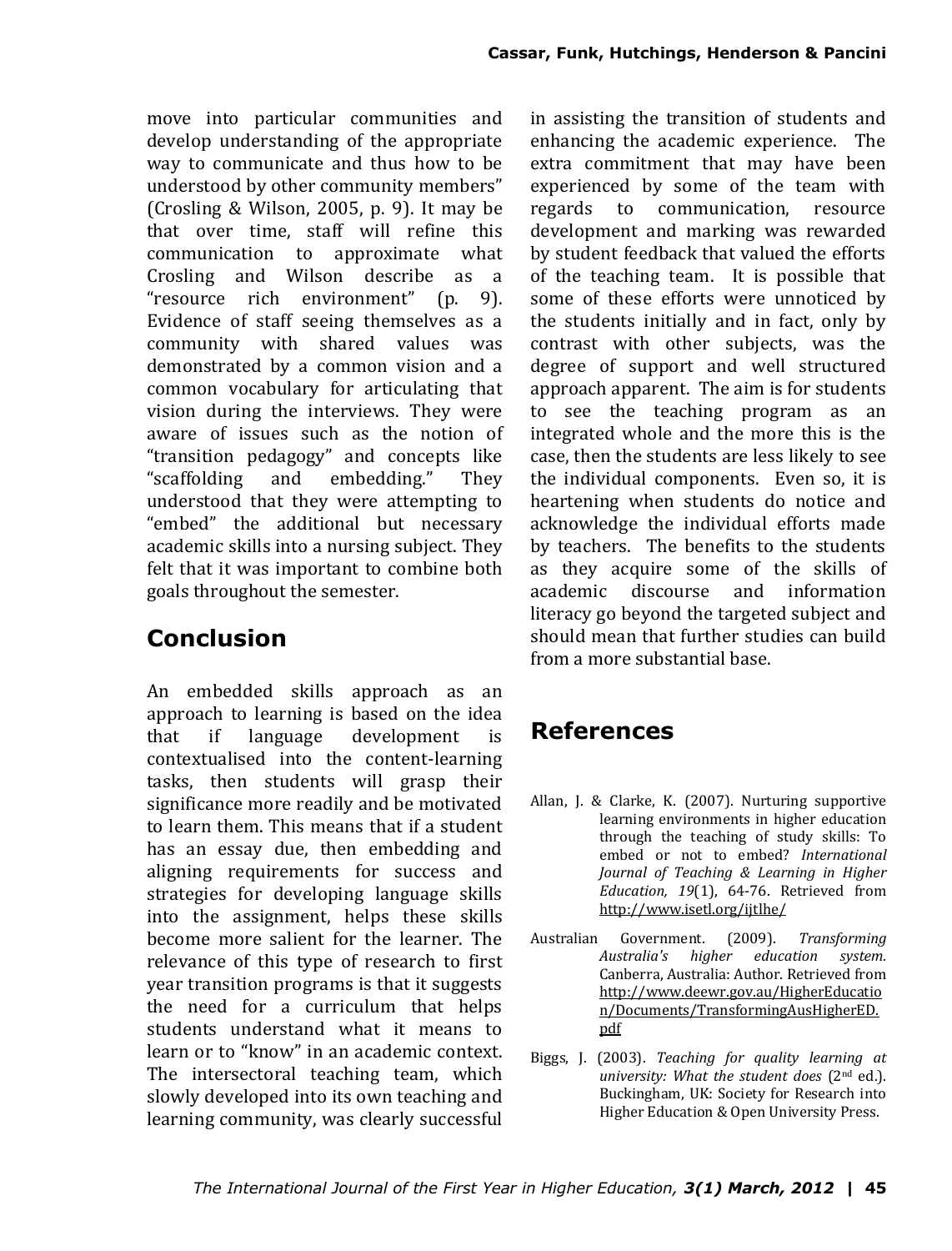- Crosling, G. & Wilson A. (2005, November). *Creating a rich environment: Co-operation between academic support staff and disciplinary teaching staff*. Paper presented at the LAS 2005 conference Critiquing and reflecting. Canberra, Australia. Retrieved from http://www.aall.org.au/sites/default/files/ las2005/Crosling\_Wilson.pdf
- Denzin, N. & Lincoln, Y. (2005). *The sage handbook of qualitative research* (3rd ed.). Thousand Oaks, CA: Sage Publications.
- Fink, L. (2003). *Creating significant learning experiences: An intergrated approach to designing college courses.* San Francisco, CA: Jossey- Bass.
- Green, W. Hammer, S., & Stephens, R. (2006, July). *Embedding graduate skills into a first year, management course: Theory, practice and reflection*. Paper presented at the HERDSA 2006 International Conference: Critical Visions: Thinking, Learning and Researching in Higher Education. Perth, Australia. Retrieved from http://eprints.usq.edu.au/2811/2/Green\_ Hammer Stephens 2006 HERDSA.pdf
- Hooley, M. Morrison, M., Thomas, M., & Marrs, M. (2011, July). *Enhancing the FYHE experience through professional partnership: Embedding academic and library skills in a first-year psychology unit*. Paper presented at the First Year in Higher Education 2011 Conference, Perth, Australia. Retrieved from http://www.fyhe.com.au/past\_papers/pap

ers11/FYHE-2011/content/pdf/11E.pdf

- Kift, S. (2009). *Articulating a transition pedagogy to scaffold and to enhance the first year student learning experience in Australian higher education. Final Report for ALTC Senior Fellowship Program.* Stawberry Hills, Australia: Australian Learning and Teaching Council.
- Kift, S. & Nelson, K. (2005, July). *Beyond curriculum reform: Embedding the transition experience*. Paper presented at the HERDSA 2005 Conference: Higher Education in a changing world: Research and Development in Higher Education. Sydney, Australia. Retrieved from http://conference.herdsa.org.au/2005/pdf /refereed/paper\_294.pdf
- Knox, H. (2005). Making the transition from further to higher education: The impact of a

preparatory module on retention, progression and performance. *Journal of Further & Higher Education, 29*(2), 103- 110. doi: 10.1080/03098770500103135

- Machin, A., Harding, A., & Derbyshire, J. (2009). Enhancing the student experience through effective collaboration: A case study. *New Review of Academic Librarianship, 15*(2), 145-159. doi: 10.1080/13614530903240437
- McWilliams, A. & Henderson, F. (2008, December). *Management students" engagement with industry: An embedded approach to scaffolding employability skills.* Paper presented at the ANZAM 2008: Managing in the Pacific Century. Auckland, New Zealand.
- Mertens, D. (2005). *Research and evaluation in education and psychology: Integrating diversity with quantitative, qualitative, and mixed methods* (2nd ed.). Thousand Oaks, CA: Sage Publications.
- Nelson, K., Kift, S., Humphreys, J., & Harper, W. (2006, July). *A blueprint for enhanced transition: Taking an holistic approach to managing student transition into a large university*. Paper presented at the First Year in Higher Education 2006 Conference. Gold Coast, Australia. Retrieved from http://eprints.qut.edu.au/4557/
- Peat, M. Taylor, C., & Franklin, S. (2005). Re‐engineering of undergraduate science curricula to emphasise development of lifelong learning skills. *Innovations in Education and Teaching International, 42*(2), 135-146. doi: 10.1080/14703290500062482
- Ryan, M. P. & Glenn, P. A. (2004). What do first-year students need most: Learning strategies instruction or academic socialization. *Journal of College Reading and Learning, 34*(2), 4-28. Retrived from http://www.crla.net/journal.htm
- Star, C. & McDonald, J. (2007). Embedding successful pedagogical practices: Assessment strategies for a large, diverse, first year student cohort. *International Journal of Pedagogies and Learning, 3*(2), 18-30. Retrieved from http://jpl.econtentmanagement.com/
- Tashakkori, A. & Teddlie, C. (2003). Major issues and controversies in the use of mixed methods in the social and behavioural sciences. In C.